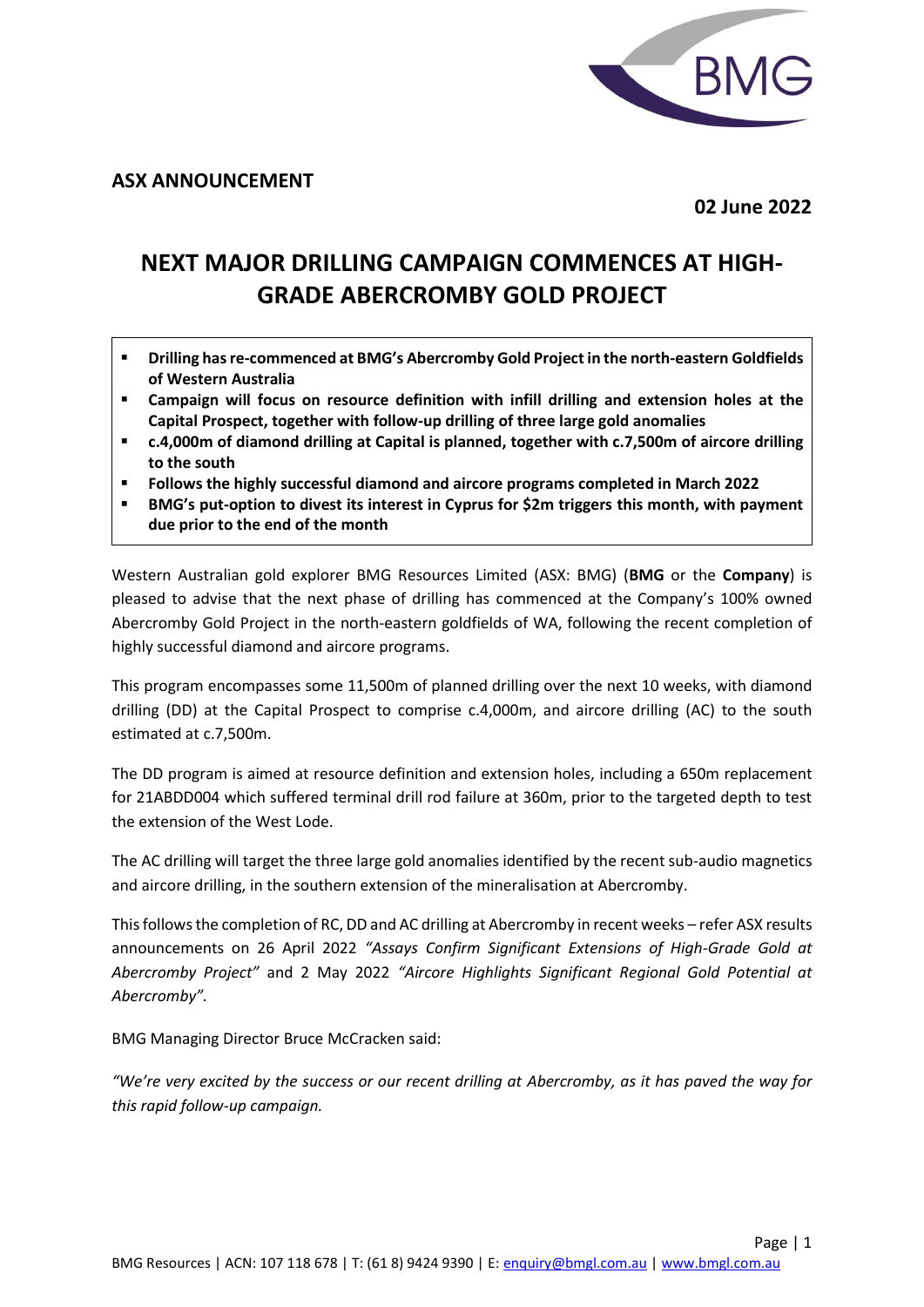

*"These programs will continue to delineate the significant high-grade orebody at Capital as we progress towards maiden resource definition, and test the large gold anomalies to the south identified by recent SAM and aircore drilling.*

*"We look forward to updating investors as our drilling progress continues and results come to hand."*

The Company has engaged Australian Air Core Pty Ltd (AAC) to undertake the AC program and Boart Longyear to undertake the DD program. An AAC rig mobilised to site this week and has commenced AC drilling, which is expected to take around 3 weeks to complete. Boart Longyear is scheduled to be onsite next week, with the DD program anticipated to take around 10 weeks to complete.



*Figure 1 – Abercromby project area with SAM survey tilt derivative conductivity image highlighting recent significant aircore intercepts and prospective anomalous gold structures (green dotted lines).*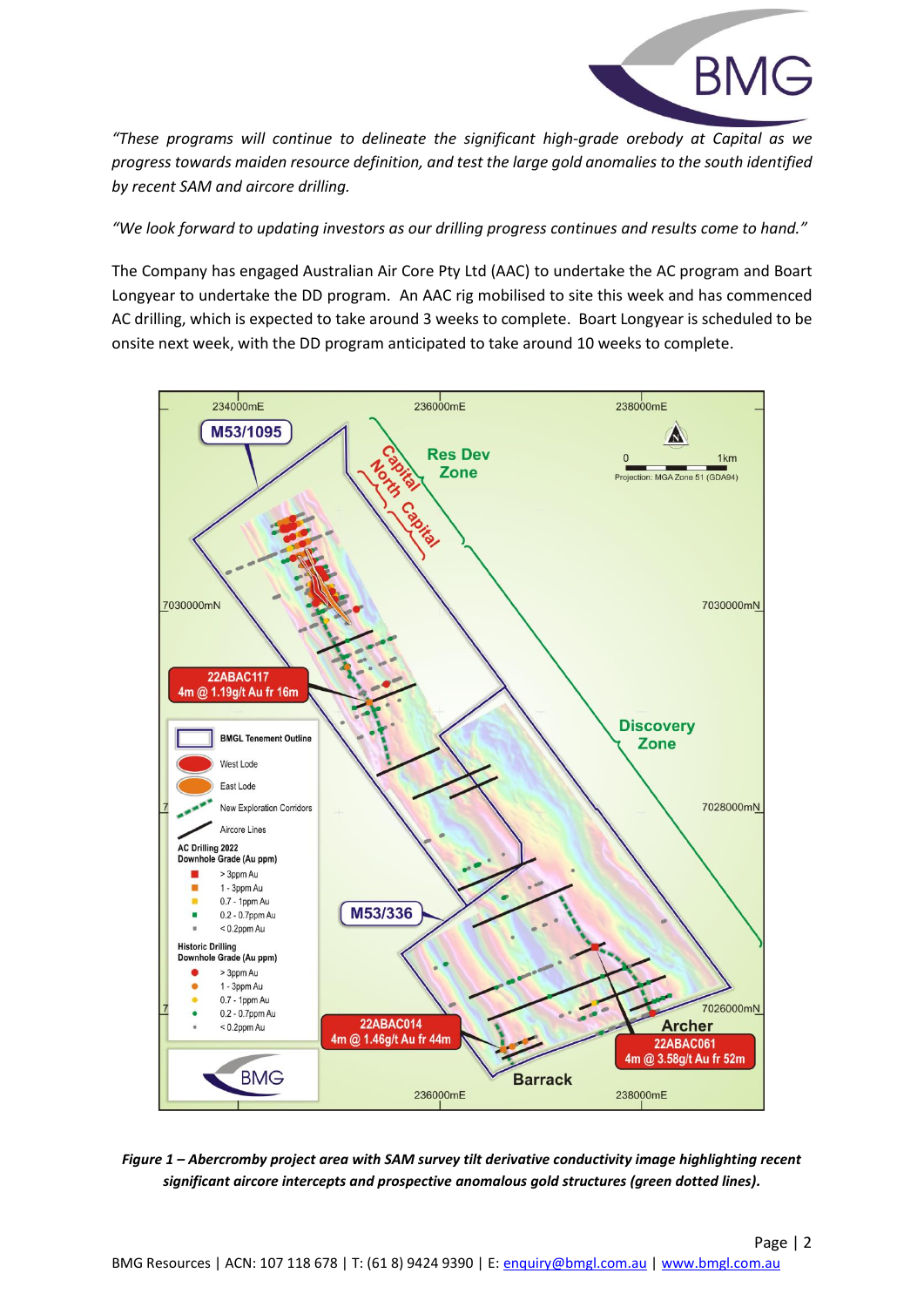

Through aircore drilling, BMG plans to infill new high-grade anomalism intersected in the previous round of work in the Archer, Barrack and Capital South areas. As previously reported, high grade gold assays were returned in positions with good potential for significant strike extent. These aircore targets form the foundation of BMG's growing prospect pipeline at Abercromby. Drilling will also probe highly anomalous, end of hole, base metal results from 22ABAC024, including 2m @ 1.6% Pb, 0.4% Zn, 0.09% Cu and 11ppm Ag from 80m, which was recently returned from multi-element analysis.

Diamond drilling will build on the stellar results returned in the recent diamond program to further explore high grade plunge trends emerging at Capital and provide the basis for a maiden Mineral Resource estimate upon receipt of the assay results.



*Figure 2 – Capital prospect resource development corridor at Abercromby project.*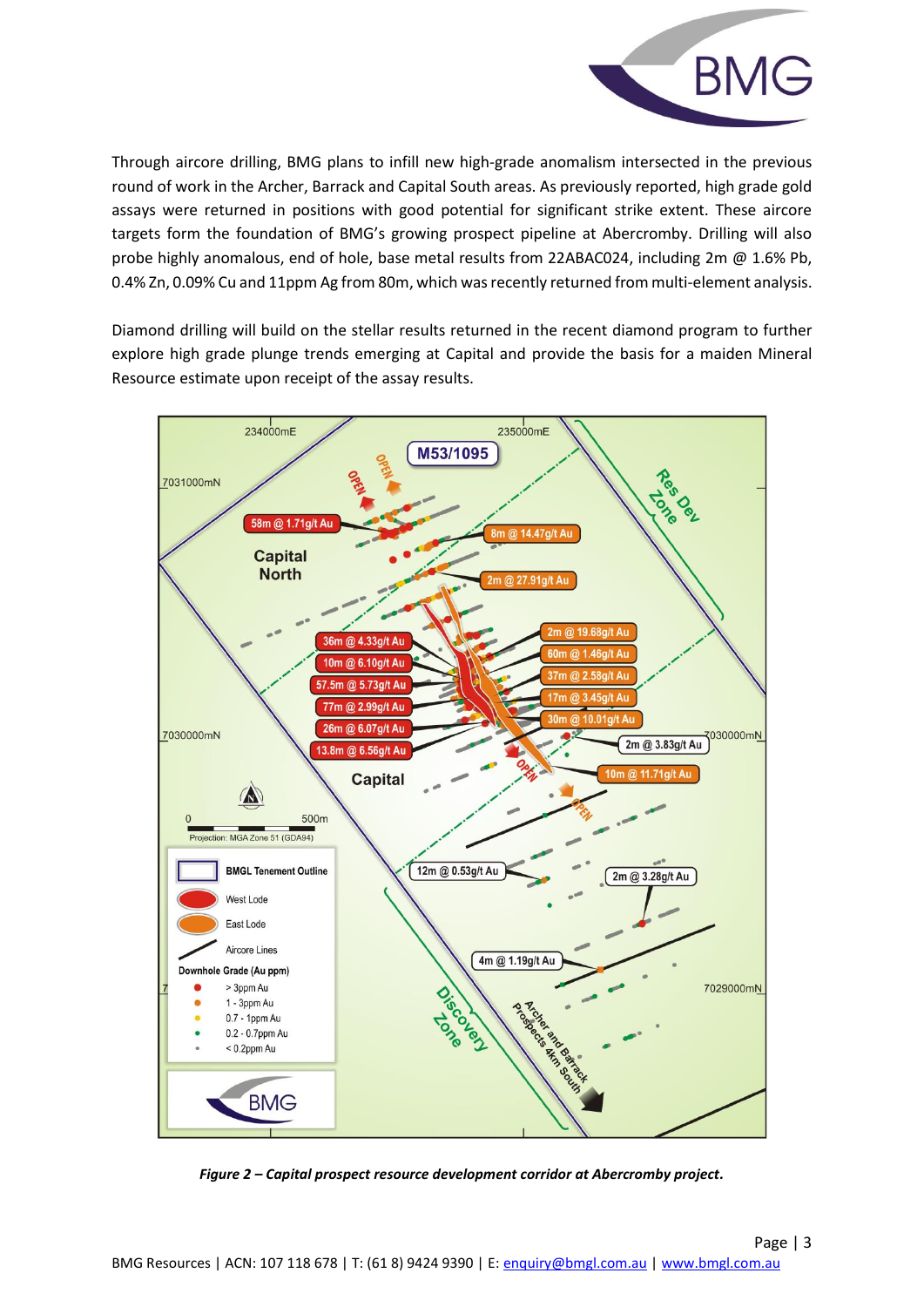

The Company will provide further updates as the drill programs progress.

## **Cyprus Option Update**

BMG's put option to divest its remaining interest in the Treasure Development Project in Cyprus triggers in mid-June. BMG proposes to exercise the put option to divest the interest, which will entitle the Company to receive a \$2m payment prior to the end of June.

#### **About the Abercromby Project:**

The Abercromby Project is located on the Wiluna Greenstone Belt, one of Western Australia's most significant gold-producing regions with a gold endowment of +40Moz Au – second only to Kalgoorlie globally in terms of historic production.

The geology at Abercromby is very favourable for gold mineralisation, with historic drilling at Abercromby having intersected multiple thick intervals of high-grade gold mineralisation to confirm the presence of a large high-grade gold system.

BMG holds 100% of Abercromby, which comprises the gold and other mineral rights (ex-uranium) of two granted mining leases (M53/1095 and M53/336).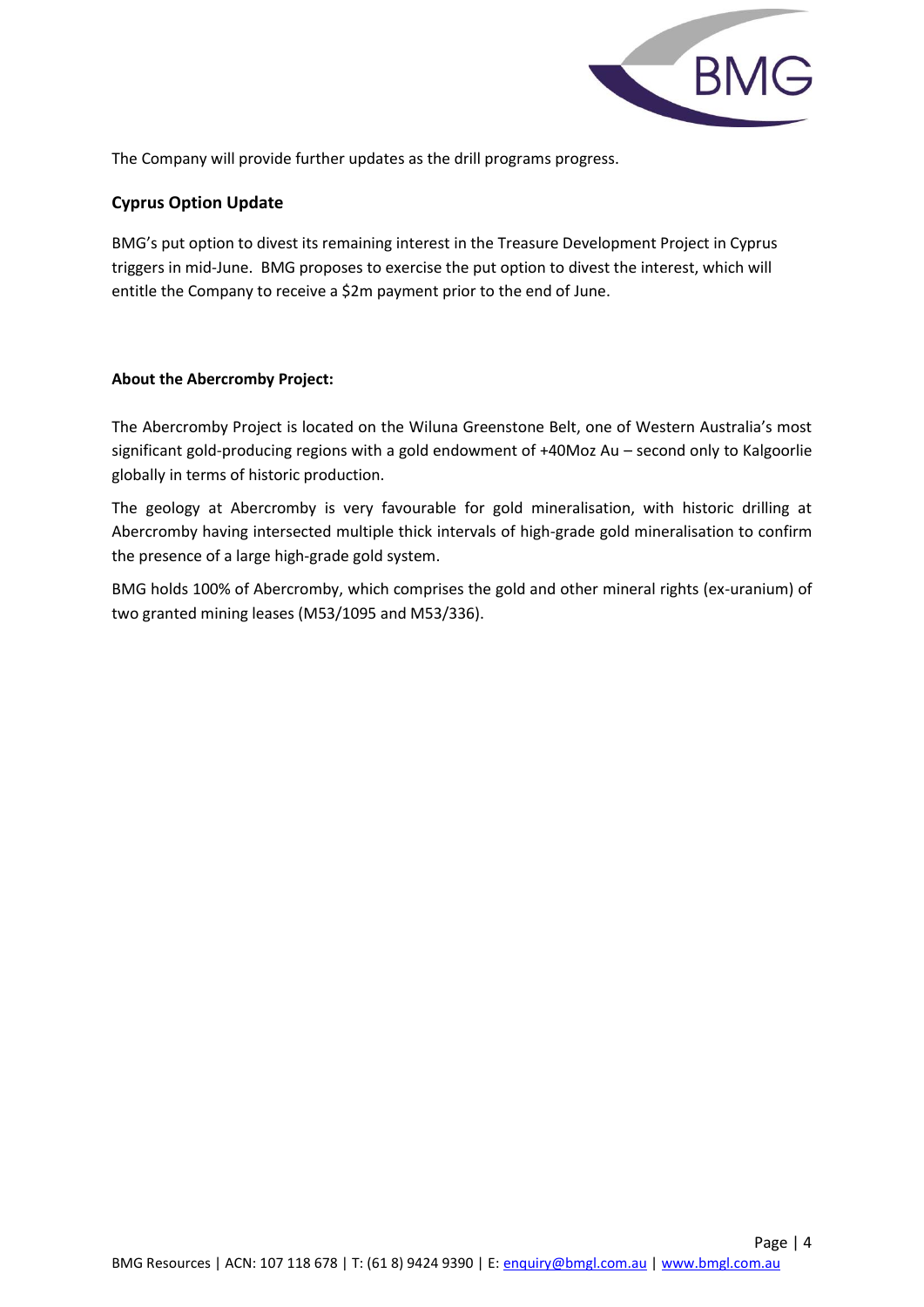



*Figure 3 – Map showing the regional location of the Abercromby Gold Project with other major gold projects in the region also highlighted.*

This announcement has been authorised for release by Bruce McCracken, Managing Director of BMG Resources Limited.

#### **\*\*\*ENDS\*\*\***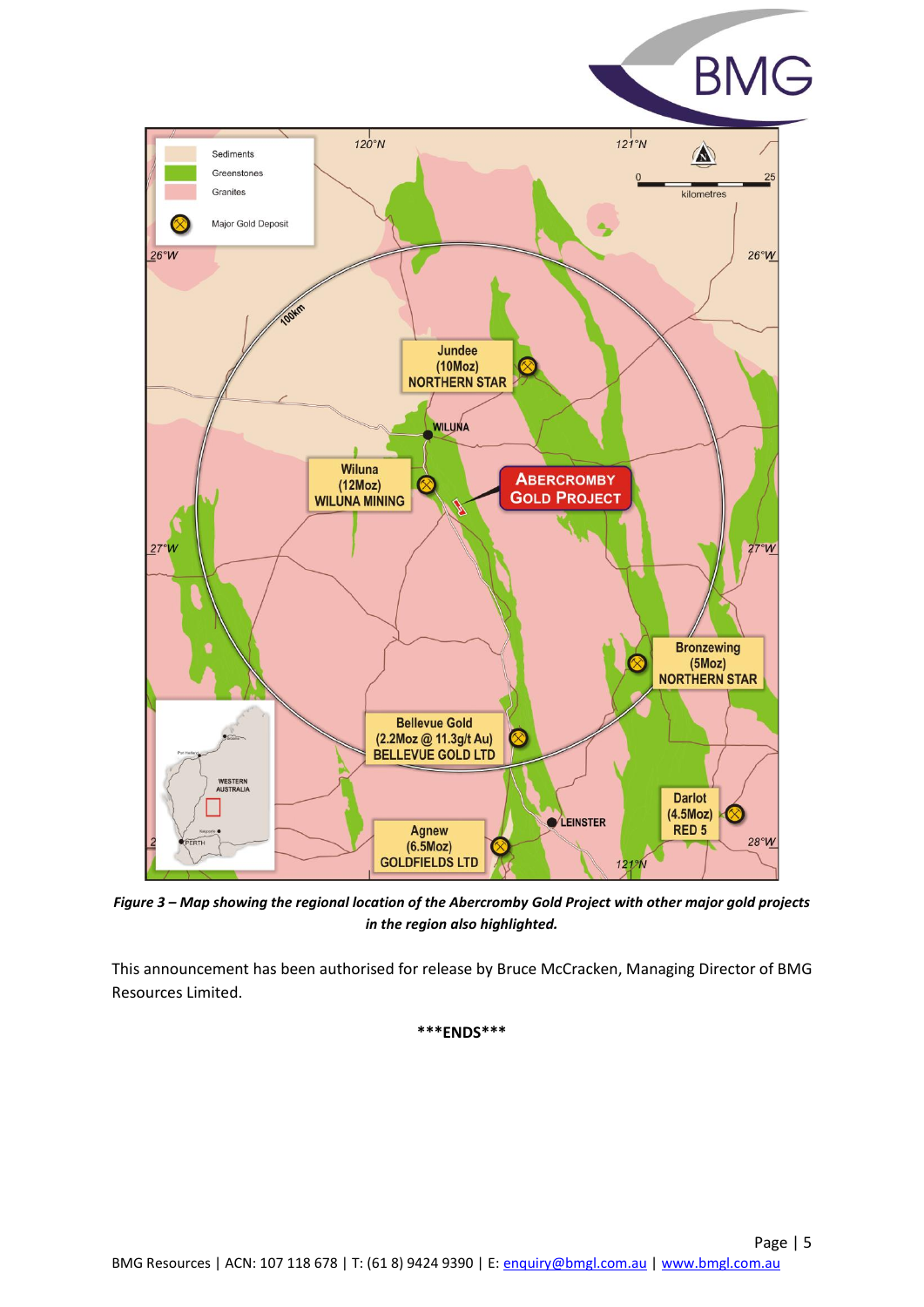

#### **For further information, please contact:**

**Bruce McCracken** Managing Director BMG Resources Limited Phone: +61 8 9424 9390 Email: [enquiry@bmgl.com.au](mailto:enquiry@bmgl.com.au)

#### **Fraser Beattie**

Media and investor relations Cannings Purple Phone: **+**61 421 505 557 Email: [fbeattie@canningspurple.com.au](mailto:fbeattie@canningspurple.com.au)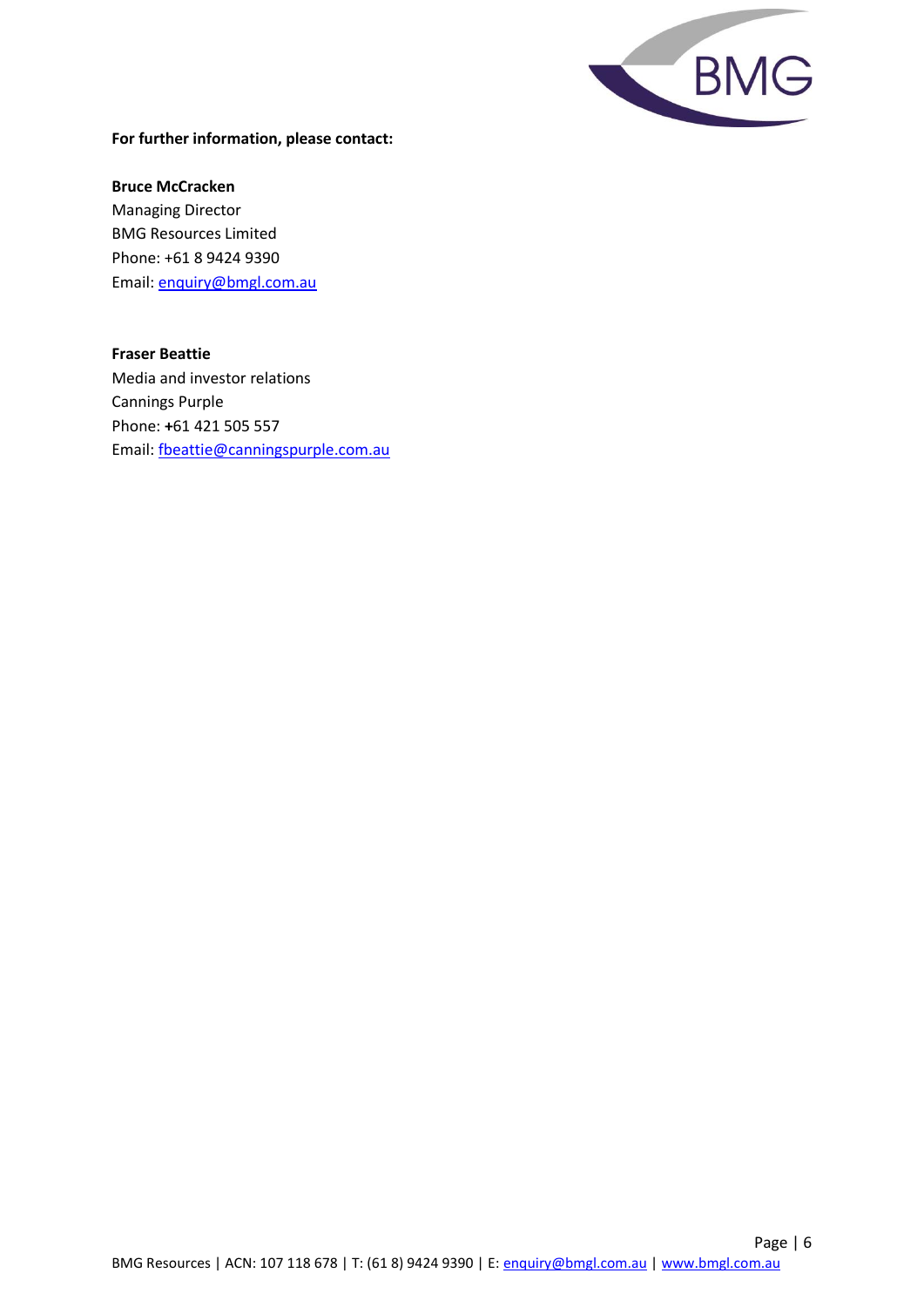

#### **Competent Person Statement**

The information in this report that relates to Exploration Targets, Exploration Results, Mineral Resources or Ore Reserves is based on information compiled by Mr Ben Pollard, a Competent Person who is a Member of the Australian Institute of Mining and Metallurgy. Mr Pollard is the Principal of Cadre Geology and Mining Pty Ltd and has been retained to provide technical advice on mineral projects.

Mr Pollard has sufficient experience that is relevant to the style of mineralisation and type of deposits under consideration and to the activity being undertaken to qualify as a Competent Person as defined in the 2012 Edition of the 'Australian Code for Reporting of Exploration Results, Mineral Resources and Ore Reserves'. Mr Pollard consents to the inclusion in the report of the matters based on his information in the form and context in which it appears.

#### *Disclaimer*

*Forward looking statements are statements that are not historical facts. Words such as "expects", "anticipates", "believes", "potential", "may" and similar expressions are intended to identify forward looking statements. These statements include, but are not limited to, statements regarding future production, resources and reserves and exploration results. All such statements are subject to risks and uncertainties many of which are difficult to predict and generally beyond the control of the Company, that could cause actual results to differ materially from those expressed in or implied by the forward looking statements. Investors should not construe forward looking statements as guarantees of future performance due to the inherent uncertainties therein.*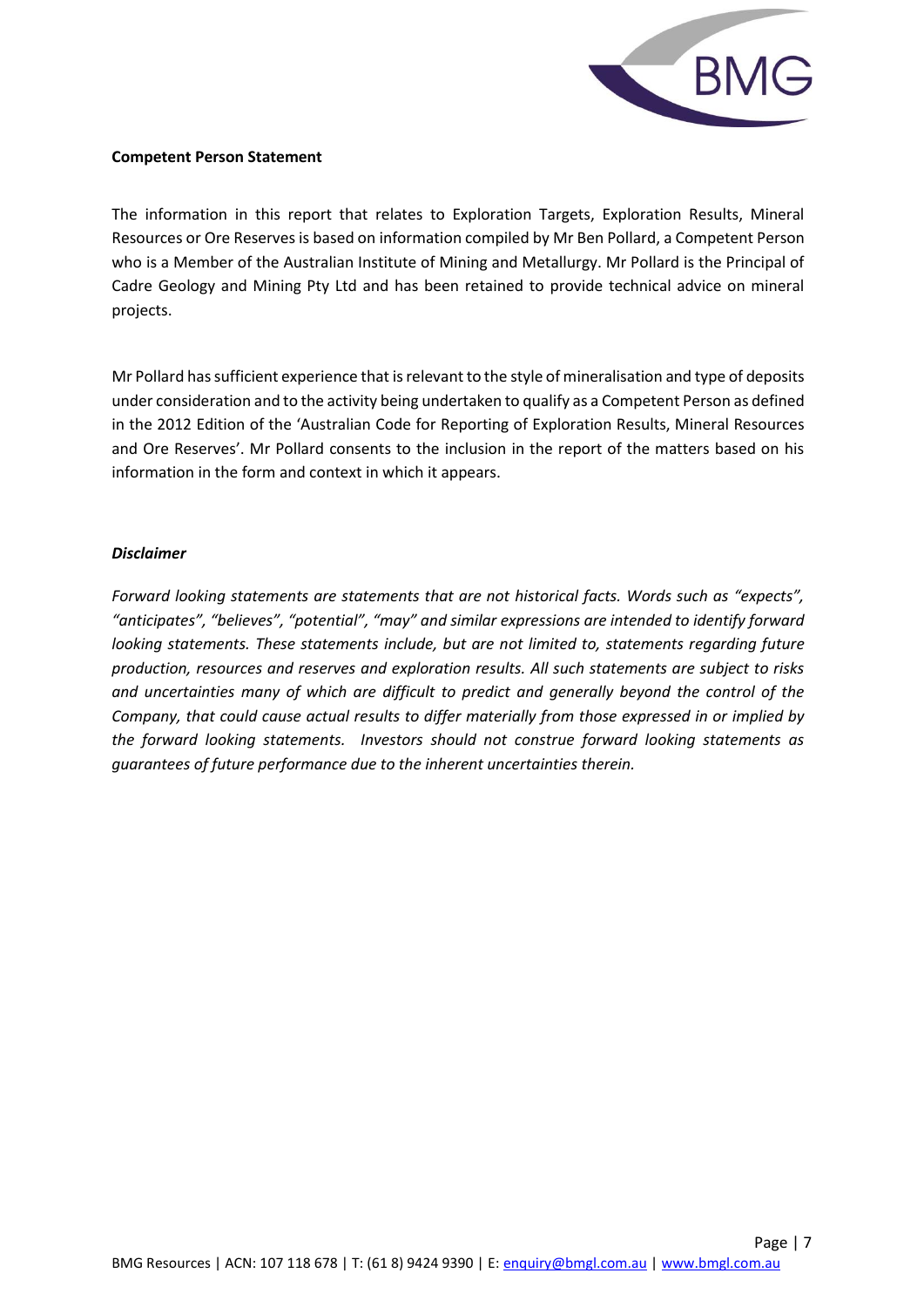

## **Schedule 1 – TABLE 1. JORC Code, 2012 Edition**

## **Section 1: Sampling Techniques and Data**

| <b>Criteria</b>            | <b>JORC 2012 Explanation</b>                                                                                                                                                                                                                                                                                                                                                                                                                                                                                                                                                                                                                                                                                                                                                                                                                                                                                                                                                                                                                                                                                                                      | <b>Comment</b>                                                                                                                                                                                                                                                                                                                                                                                                                                                                                                                                                                                                                                                                                                                                                                                                                              |
|----------------------------|---------------------------------------------------------------------------------------------------------------------------------------------------------------------------------------------------------------------------------------------------------------------------------------------------------------------------------------------------------------------------------------------------------------------------------------------------------------------------------------------------------------------------------------------------------------------------------------------------------------------------------------------------------------------------------------------------------------------------------------------------------------------------------------------------------------------------------------------------------------------------------------------------------------------------------------------------------------------------------------------------------------------------------------------------------------------------------------------------------------------------------------------------|---------------------------------------------------------------------------------------------------------------------------------------------------------------------------------------------------------------------------------------------------------------------------------------------------------------------------------------------------------------------------------------------------------------------------------------------------------------------------------------------------------------------------------------------------------------------------------------------------------------------------------------------------------------------------------------------------------------------------------------------------------------------------------------------------------------------------------------------|
| Sampling techniques        | Nature and quality of sampling (eg cut channels,<br>random chips, or specific specialised industry<br>standard measurement tools appropriate to the<br>minerals under investigation, such as down hole<br>gamma sondes, or handheld XRF instruments,<br>etc). These examples should not be taken as<br>limiting the broad meaning of sampling.<br>Include reference to measures taken to ensure<br>$\bullet$<br>sample representivity and the appropriate<br>calibration of any measurement tools or systems<br>used.<br>Aspects of the determination of mineralisation<br>$\bullet$<br>that are Material to the Public Report. In cases<br>where 'industry standard' work has been done<br>this would be relatively simple (e.g., 'reverse<br>circulation drilling was used to obtain 1 m samples<br>from which 3 kg was pulverised to produce a 30 g<br>charge for fire assay'). In other cases, more<br>explanation may be required, such as where there<br>is coarse gold that has inherent sampling<br>problems. Unusual commodities or mineralisation<br>types (e.g., submarine nodules) may warrant<br>disclosure of detailed information. | Air core (AC) drilling was used to produce these<br>samples.<br>Samples in this announcement are 4m composite<br>$\bullet$<br>samples, generated by combining a representative<br>sample from 4 adjacent downhole samples within<br>the one sample bag. Composites can be smaller<br>when end of hole depths aren't divisible by 4.<br>Each sample selected was sent for analysis to Jinning<br>$\bullet$<br>Laboratory in Kalgoorlie.<br>The sample is pulverised in the laboratory (total<br>٠<br>prep) to produce a sub sample for assaying.<br>All sampling was conducted using BMG QAQC<br>$\bullet$<br>sampling protocols which are in accordance with<br>industry best practice.<br>All samples were prepared and assayed by an<br>$\bullet$<br>independent commercial laboratory whose<br>instrumentation are regularly calibrated. |
| <b>Drilling Techniques</b> | Drill type (e.g. core, reverse circulation, open-hole<br>$\bullet$<br>hammer, rotary air blast, auger, Bangka, sonic,<br>etc) and details (e.g. core diameter, triple or<br>standard tube, depth of diamond tails, face-<br>sampling bit or other type, whether core is<br>oriented and if so, by what method, etc).                                                                                                                                                                                                                                                                                                                                                                                                                                                                                                                                                                                                                                                                                                                                                                                                                              | Drilling is via AC.<br>٠<br>AC drilling was via 85mm blade drilling bit and<br>$\bullet$<br>86mm hammer where ground / geology dictated.<br>Onboard air utilised to yield 350psi / 900cfm. Holes<br>drilled to blade refusal except where hard bands<br>intercepted relatively shallow, in which case the<br>hammer was utilised to push through.<br>None of the AC holes were downhole surveyed.<br>$\bullet$                                                                                                                                                                                                                                                                                                                                                                                                                              |
| Drill sample recovery      | Method of recording and assessing core and chip<br>$\bullet$<br>sample recoveries and results assessed.<br>Measures taken to maximise sample recovery and<br>$\bullet$<br>ensure representative nature of the samples.<br>Whether a relationship exists between sample<br>$\bullet$<br>recovery and grade and whether sample bias                                                                                                                                                                                                                                                                                                                                                                                                                                                                                                                                                                                                                                                                                                                                                                                                                 | Drilling recoveries are logged and recorded and<br>٠<br>captured within the project database if they aren't<br>of anticipated size.<br>Overall, recoveries were excellent and there has<br>$\bullet$<br>been no significant loss of sample material due to<br>ground or drilling issues in the results reported in<br>the AC.<br>Each individual sample is visually checked for<br>$\bullet$<br>recovery, moisture, and contamination.<br>The style of expected mineralisation and the<br>consistency of the mineralised intervals are<br>expected to preclude any issue of sample bias due<br>to material loss or gain.                                                                                                                                                                                                                    |
| Logging                    | Whether core and chip samples have been<br>$\bullet$<br>geologically and geotechnically logged to a level of<br>detail to support appropriate Mineral Resource<br>estimation, mining studies and metallurgical<br>studies.<br>Whether logging is qualitative or quantitative in<br>$\bullet$<br>nature. Core (or costean, channel, etc)<br>The total length and percentage of the relevant<br>$\bullet$<br>intersections logged.                                                                                                                                                                                                                                                                                                                                                                                                                                                                                                                                                                                                                                                                                                                  | $\bullet$<br>AC chips were geologically logged using predefined<br>lithological, mineralogical, and physical<br>characteristic (colour, weathering etc.) logging<br>codes.<br>$\bullet$<br>AC logging was completed on one metre intervals at<br>the rig by the geologist.<br>Logging was predominately qualitative in nature,<br>$\bullet$<br>although vein and sulphide percent was estimated<br>visually. All new core has been photographed wet<br>and dry.<br>All holes are logged in full<br>$\bullet$                                                                                                                                                                                                                                                                                                                                |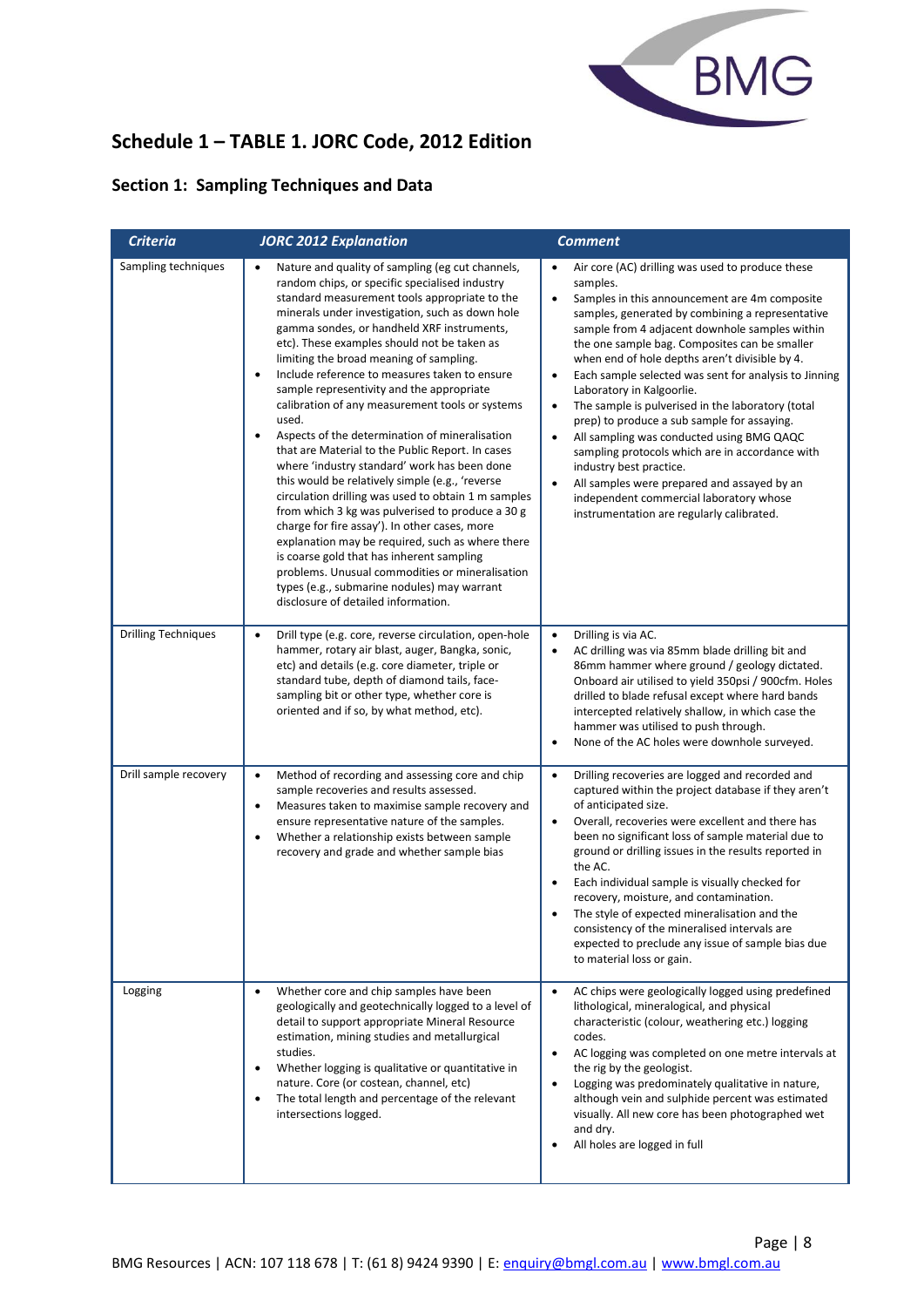

| <b>Criteria</b>                                        | <b>JORC 2012 Explanation</b>                                                                                                                                                                                                                                                                                                                                                                                                                                                                                                                                                                                                                                                                                                                          | <b>Comment</b>                                                                                                                                                                                                                                                                                                                                                                                                                                                                                           |
|--------------------------------------------------------|-------------------------------------------------------------------------------------------------------------------------------------------------------------------------------------------------------------------------------------------------------------------------------------------------------------------------------------------------------------------------------------------------------------------------------------------------------------------------------------------------------------------------------------------------------------------------------------------------------------------------------------------------------------------------------------------------------------------------------------------------------|----------------------------------------------------------------------------------------------------------------------------------------------------------------------------------------------------------------------------------------------------------------------------------------------------------------------------------------------------------------------------------------------------------------------------------------------------------------------------------------------------------|
| Sub-sampling<br>techniques and<br>sampling preparation | If core, whether cut or sawn and whether quarter,<br>half or all core taken.<br>If non-core, whether riffled, tube sampled, rotary<br>$\bullet$<br>split, etc and whether sampled wet or dry.<br>For all sample types, the nature, quality and<br>$\bullet$<br>appropriateness of the sample preparation<br>technique.<br>Quality control procedures adopted for all sub-<br>$\bullet$<br>sampling stages to maximise representivity of<br>samples.<br>Measures taken to ensure that the sampling is<br>$\bullet$<br>representative of the in-situ material collected,<br>including for instance results for field<br>duplicate/second-half sampling<br>Whether sample sizes are appropriate to the grain<br>٠<br>size of the material being sampled. | 4m composite samples were taken, except where<br>remaining intervals toward end of hole aren't<br>sufficient for a 4m sample, in which case the sample<br>is 1-3m as determined by the remaining sub 4m<br>interval.<br>BMG drilling utilizes QAQC regime consisting of<br>$\bullet$<br>certified reference material checks, blanks, and<br>duplicates.<br>Sample sizes are considered to be appropriate to<br>$\bullet$<br>correctly represent the geological model and the<br>style of mineralisation. |
| Quality of assay data<br>laboratory tests              | The nature, quality and appropriateness of the<br>$\bullet$<br>assaying and laboratory procedures used and<br>whether the technique is considered partial or<br>total.<br>For geophysical tools, spectrometers, handheld<br>$\bullet$<br>XRF instruments, etc, the parameters used in<br>determining the analysis including instrument<br>make and model, reading times, calibrations<br>factors applied and their derivation, etc.<br>Nature of quality control procedures adopted (eg<br>$\bullet$<br>standards, blanks, duplicates, external laboratory<br>checks) and whether acceptable levels of accuracy<br>(ie lack of bias) and precision have been<br>established.                                                                          | QAQC protocols utilising Certified Reference<br>$\bullet$<br>Material (standards), blanks and duplicates were<br>used. All checks passed quality test thresholds.<br>All samples were prepared and assayed by an<br>$\bullet$<br>independent commercial laboratory whose<br>instrumentation are regularly calibrated, utilising<br>appropriate internal checks in QAQC.                                                                                                                                  |
| Verification of<br>sampling and assaying               | The verification of significant intersections by<br>$\bullet$<br>either independent or alternative company<br>personnel.<br>The use of twinned holes.<br>$\bullet$<br>Documentation of primary data, data entry<br>$\bullet$<br>procedures, data verification, data storage<br>(physical and electronic) protocols.<br>Discuss any adjustment to assay data.                                                                                                                                                                                                                                                                                                                                                                                          | $\bullet$<br>Data collected in the field on paper and or digital<br>logs, then transferred to the project database once<br>collated and checked.<br>No twinned holes<br>$\bullet$<br>All data is validated by the supervising geologist and<br>$\bullet$<br>sent to the Perth office for further validation and<br>integration into a Microsoft Access database.                                                                                                                                         |
| Location of data<br>points                             | Accuracy and quality of surveys used to locate drill<br>$\bullet$<br>holes (collar and down-hole surveys), trenches,<br>mine workings and other locations used in Mineral<br>Resource estimation.<br>Specification of the grid system used.<br>$\bullet$<br>Quality and adequacy of topographic control.<br>$\bullet$                                                                                                                                                                                                                                                                                                                                                                                                                                 | Drill holes were located using handheld GPS, then<br>$\bullet$<br>picked up by qualified surveyor +/- 0.01m.<br>The grid system used for locating the collar positions<br>$\bullet$<br>of drillholes is GDA2020. RL's referenced are AHDRL.                                                                                                                                                                                                                                                              |
| Data spacing and<br>distribution                       | Data spacing for reporting of Exploration Results.<br>$\bullet$<br>Whether the data spacing and distribution is<br>$\bullet$<br>sufficient to establish the degree of geological and<br>grade continuity appropriate for the Mineral<br>Resource and Ore Reserve estimation<br>procedure(s) and classifications applied.<br>Whether sample compositing has been applied.                                                                                                                                                                                                                                                                                                                                                                              | Drilling has been completed on a variable grid drilled<br>$\bullet$<br>orthogonal to the mineralisation, generally toward<br>248°<br>Data spacing, distribution and results received so far<br>$\bullet$<br>are insufficient to establish the degree of geological<br>and grade continuity appropriate for Mineral<br>Resources.<br>Raw samples have been composited.                                                                                                                                    |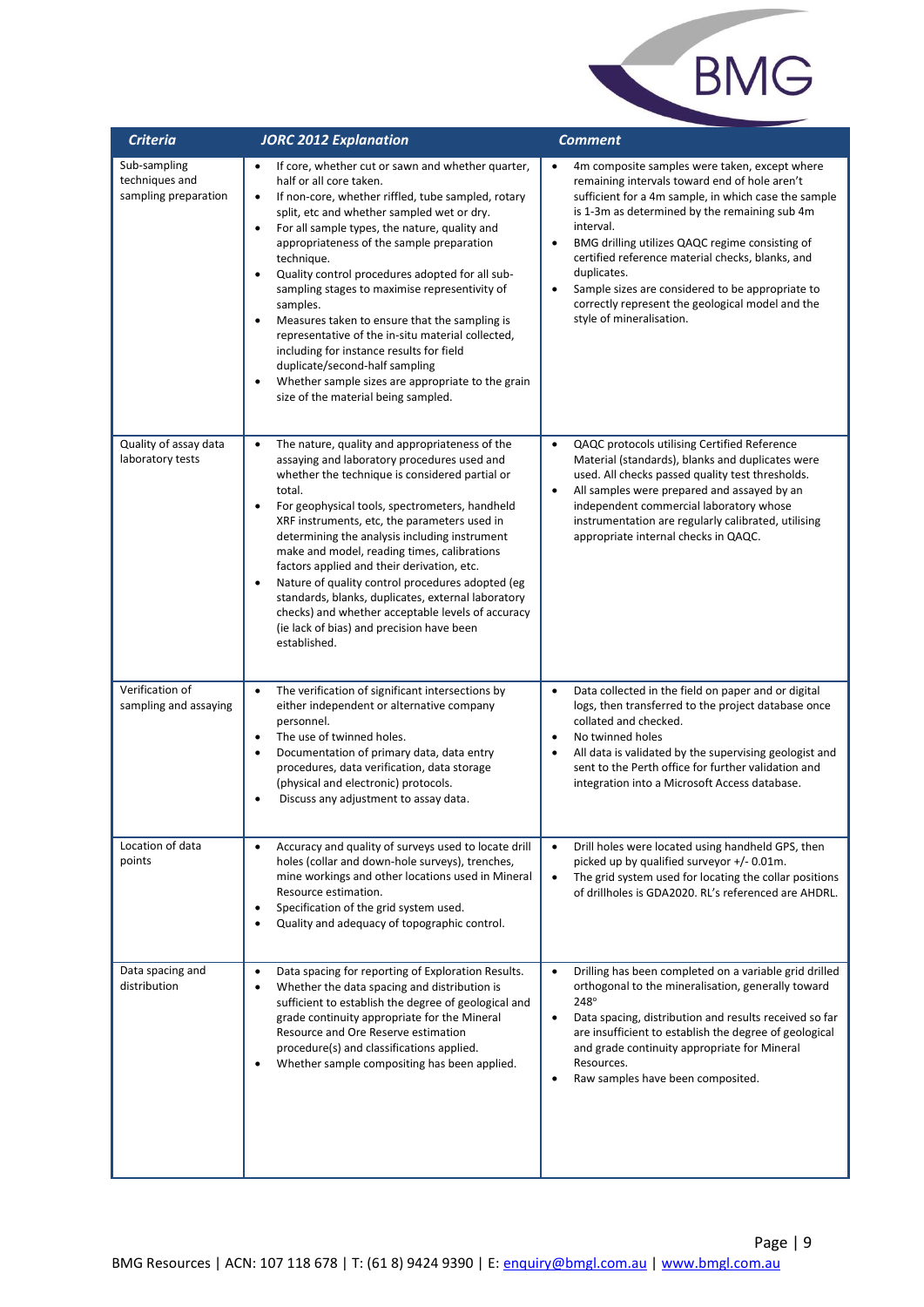

| <b>Criteria</b>                                               | <b>JORC 2012 Explanation</b>                                                                                                                                                                                                                                                                                                                                                                            | <b>Comment</b>                                                                                                                                                                                                                                        |
|---------------------------------------------------------------|---------------------------------------------------------------------------------------------------------------------------------------------------------------------------------------------------------------------------------------------------------------------------------------------------------------------------------------------------------------------------------------------------------|-------------------------------------------------------------------------------------------------------------------------------------------------------------------------------------------------------------------------------------------------------|
| Orientation of data in<br>relation to geological<br>structure | Whether the orientation of sampling achieves<br>$\bullet$<br>unbiased sampling of possible structures and the<br>extent to which this is known, considering the<br>deposit type.<br>If the relationship between the drilling orientation<br>and the orientation of key mineralised structures<br>is considered to have introduced a sampling bias,<br>this should be assessed and reported if material. | The drilling is predominantly conducted at -60<br>degrees orthogonal to strike and as such drill holes<br>intersect the mineralisation close to perpendicular.<br>As such, the orientation of drilling is not likely to<br>introduce a sampling bias. |
| Sample Security                                               | The measures taken to ensure sample security.                                                                                                                                                                                                                                                                                                                                                           | Chain of custody protocols used for the new BMG<br>drill samples ensures sample security and integrity.                                                                                                                                               |
| <b>Audits and Reviews</b>                                     | The results of any audits or reviews of sampling<br>techniques and data.                                                                                                                                                                                                                                                                                                                                | No audits or reviews of the sampling techniques and<br>data have been undertaken to date.                                                                                                                                                             |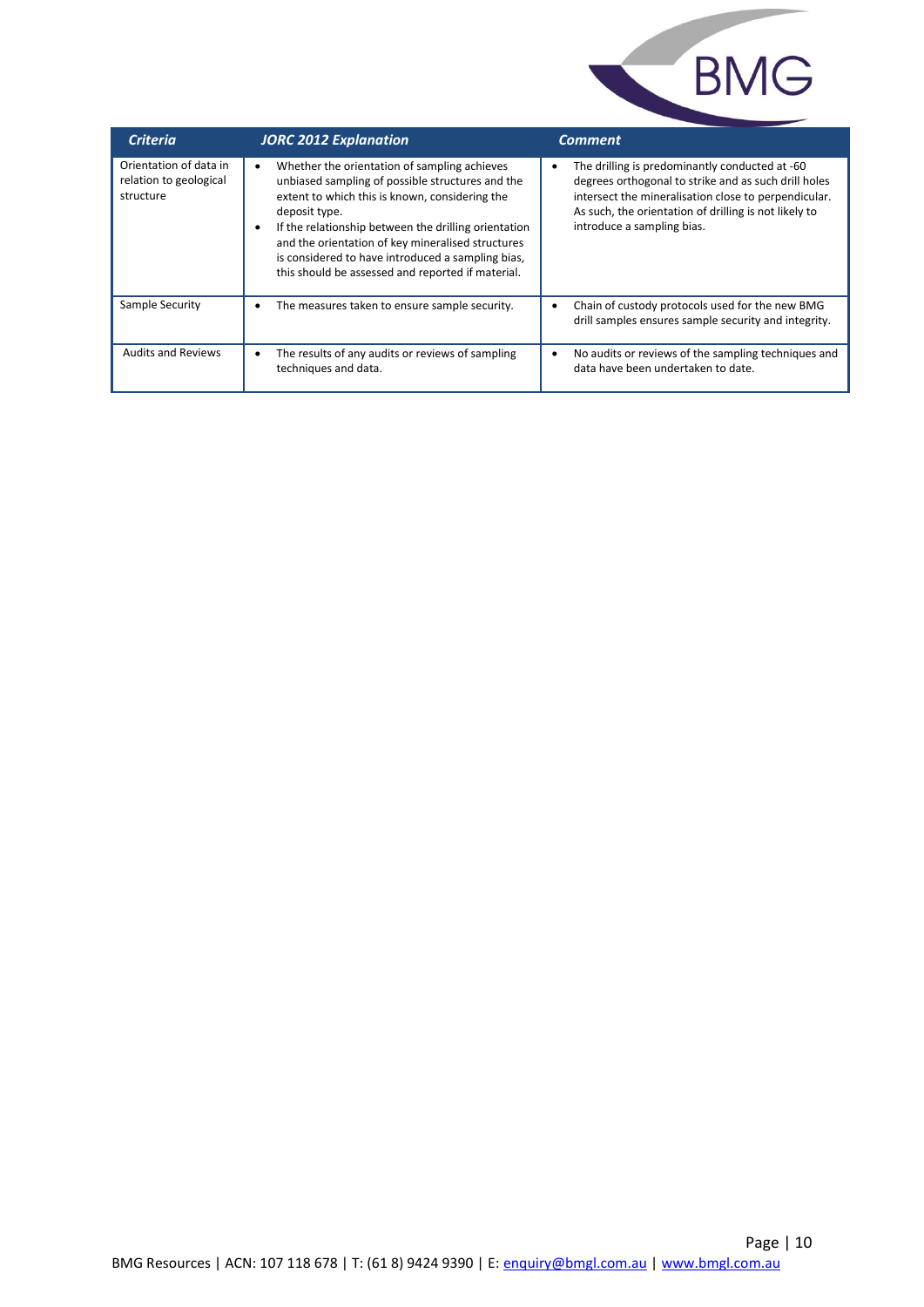

## **Section 2: Reporting of Exploration Results**

(Criteria listed in the preceding section also apply to this section.)

| <b>Criteria</b>                            | <b>JORC 2012 Explanation</b>                                                                                                                                                                                                                                                                                                                                                                                                                                                                                                                                                                                                                                                                                                                                  | <b>Comment</b>                                                                                                                                                                                                                                                                                                                                                                                                                                                                                                                                                                                                                                                                                                                                                                                                                                                                                                                                                                                                                                                                                                                                                                                                                                                                                                                                                                                                                                                                                                                       |
|--------------------------------------------|---------------------------------------------------------------------------------------------------------------------------------------------------------------------------------------------------------------------------------------------------------------------------------------------------------------------------------------------------------------------------------------------------------------------------------------------------------------------------------------------------------------------------------------------------------------------------------------------------------------------------------------------------------------------------------------------------------------------------------------------------------------|--------------------------------------------------------------------------------------------------------------------------------------------------------------------------------------------------------------------------------------------------------------------------------------------------------------------------------------------------------------------------------------------------------------------------------------------------------------------------------------------------------------------------------------------------------------------------------------------------------------------------------------------------------------------------------------------------------------------------------------------------------------------------------------------------------------------------------------------------------------------------------------------------------------------------------------------------------------------------------------------------------------------------------------------------------------------------------------------------------------------------------------------------------------------------------------------------------------------------------------------------------------------------------------------------------------------------------------------------------------------------------------------------------------------------------------------------------------------------------------------------------------------------------------|
| Mineral tenement and<br>land tenure status | Type, reference name/number, location and<br>$\bullet$<br>ownership including agreements or material<br>issues with third parties such as joint ventures,<br>partnerships, overriding royalties, native title<br>interests, historical sites, wilderness or national<br>park and environmental settings.<br>The security of the tenure held at the time of<br>٠<br>reporting along with any known impediments to<br>obtaining a licence to operate in the area.                                                                                                                                                                                                                                                                                               | The gold and other mineral rights (ex uranium and<br>$\bullet$<br>thorium) hosting the Abercromby deposit are<br>owned 100% by BMG. No material issues exist with<br>the underlying tenure.<br>The tenements are in good standing.<br>$\bullet$                                                                                                                                                                                                                                                                                                                                                                                                                                                                                                                                                                                                                                                                                                                                                                                                                                                                                                                                                                                                                                                                                                                                                                                                                                                                                      |
| Exploration done by<br>other parties.      | $\bullet$<br>Acknowledgment and appraisal of exploration by<br>other parties.                                                                                                                                                                                                                                                                                                                                                                                                                                                                                                                                                                                                                                                                                 | Gold exploration at the Project area has been<br>$\bullet$<br>carried out by three previous explorers – CRA in<br>1995/97, Outokumpu in 2001 and Perilya in 2004.<br>CRA initially identified gold mineralisation at<br>$\bullet$<br>Abercromby in 1995. They completed 84 drill holes -<br>82 reverse circulation (RC)/Percussion and 2<br>RC/diamond in the Capital area. Holes were initially<br>drilled on 200m, and some infill 100m, spaced<br>traverses. Holes were generally 60m and lesser<br>120m apart. All bar 6 of the RC holes drilled to the<br>west at -60 degrees. Final hole depths varied from<br>75m to 183m deep. The remaining 6 RC holes were<br>drilled vertically.<br>Though CRA located and drilled tested the gold<br>mineralisation the hole spacing is relatively broad<br>and considered ineffective to test potential<br>continuity between holes.<br>Outokumpu completed a small number of drill holes.<br>$\bullet$<br>It is believed the company did not pursue the gold<br>opportunity but instead focused on nickel<br>exploration at Honeymoon Well which was their<br>priority target.<br>Perilya was the last dedicated gold explorer at the<br>Project under a joint venture earn-in arrangement.<br>Whilst further work was planned to follow-up on<br>initial gold intersections, Perilya elected to pursue<br>other 100% owned exploration opportunities in its<br>portfolio.<br>Norilsk Nickel completed some drilling on the<br>$\bullet$<br>project in 2007/2008 but mostly to satisfy |
| Geology                                    | Deposit type, geological setting and style of<br>$\bullet$<br>mineralisation.                                                                                                                                                                                                                                                                                                                                                                                                                                                                                                                                                                                                                                                                                 | expenditure commitments.<br>Abercromby is a lode hosted orogenic gold deposit<br>$\bullet$<br>typical in type to much of the gold occurrences in<br>Western Australia's Eastern Goldfields.<br>The lode is developed amongst Archaean mafic<br>$\bullet$<br>rocks and gold is generally hosted by the sheared<br>and quartz veined host.                                                                                                                                                                                                                                                                                                                                                                                                                                                                                                                                                                                                                                                                                                                                                                                                                                                                                                                                                                                                                                                                                                                                                                                             |
| Drill hole Information                     | A summary of all information material to the<br>$\bullet$<br>understanding of the exploration results including<br>a tabulation of the following information for all<br>Material drill holes:<br>easting and northing of the drill hole collar<br>٠<br>elevation or RL (Reduced Level - elevation above<br>$\bullet$<br>sea level in metres) of the drill hole collar<br>dip and azimuth of the hole<br>$\bullet$<br>down hole length and interception depth<br>٠<br>hole length.<br>If the exclusion of this information is justified on<br>$\bullet$<br>the basis that the information is not Material and<br>this exclusion does not detract from the<br>understanding of the report, the Competent<br>Person should clearly explain why this is the case. | The details of drill holes material to the exploration<br>$\bullet$<br>results/mineral resource are presented in Table 1 of<br>the ASX announcement on 2 May 2022 titled<br>"Aircore Highlights Significant Regional Gold<br>Potential at Abercromby".                                                                                                                                                                                                                                                                                                                                                                                                                                                                                                                                                                                                                                                                                                                                                                                                                                                                                                                                                                                                                                                                                                                                                                                                                                                                               |